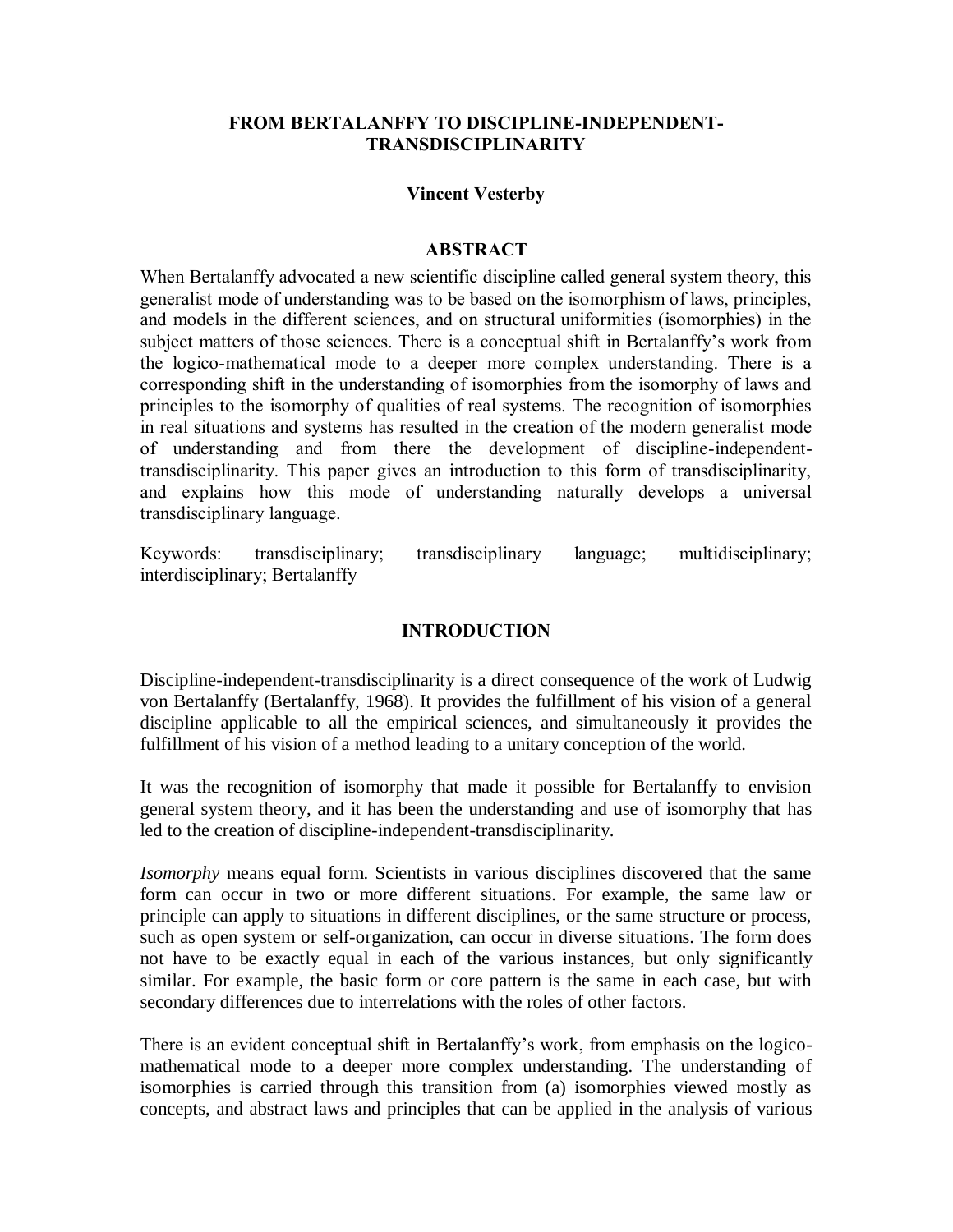situations, to (b) increasing recognition of isomorphies as features, qualities, or components of real physical and dynamic situations. There occurs a recognition of the limitations of the logico-mathematical mode, a recognition of the limitations of models, principles, and laws, and an increasing recognition of the roles and significance of isomorphies as components of reality that make the general application of the concepts, laws, and principles possible. Through this transition there is also the change in the role of isomorphism in the unification of science, from isomorphism of laws and principles between disciplines to the unification of science through "the structural uniformities of the different levels of reality." (p. 87)

#### **INITIAL STEPS ON THE PATH FROM BERTALANFFY TO TRANSDISCIPLINARITY**

- **First step**: Recognition of isomorphic laws, principles, and models.
- **Second step**: Realization that the isomorphy of laws, principles, and models enables the transfer or application of understanding from one situation to other situations that appear to be entirely different in components, relations, and forces.
- **Third step**: The recognition that isomorphic laws can be applied to different situations because there are isomorphies already present, intrinsic, in those different situations that make the application of the laws possible.
- **Fourth step**: Realization that the logico-mathematical approach is insufficient for dealing with organization.
- **Fifth step**: The realization that what is known about an isomorphy intrinsic to one situation can be used to obtain understanding of various different situations where that isomorphy also occurs—without the aid of the logico-mathematical approach, laws, principles, or models.

This is a transition from the abstract and conceptual character of the logico-mathematical mode to the reality oriented recognition of isomorphies as components of reality that are themselves useful for the generalist mode of understanding that Bertalanffy was developing.

#### **THE TRANSITION**

". . . [W]e can ask for principles applying to systems in general, irrespective of whether they are of physical, biological or sociological nature. If we pose this question and conveniently define the concept of system, we find that models, principles, and laws exist which apply to generalized systems irrespective of their particular kind, elements, and the 'forces' involved.

"A consequence of the existence of general system properties is the appearance of structural similarities or isomorphisms in different fields. There are correspondences in the principles that govern the behavior of entities that are, intrinsically widely different." (p. 33)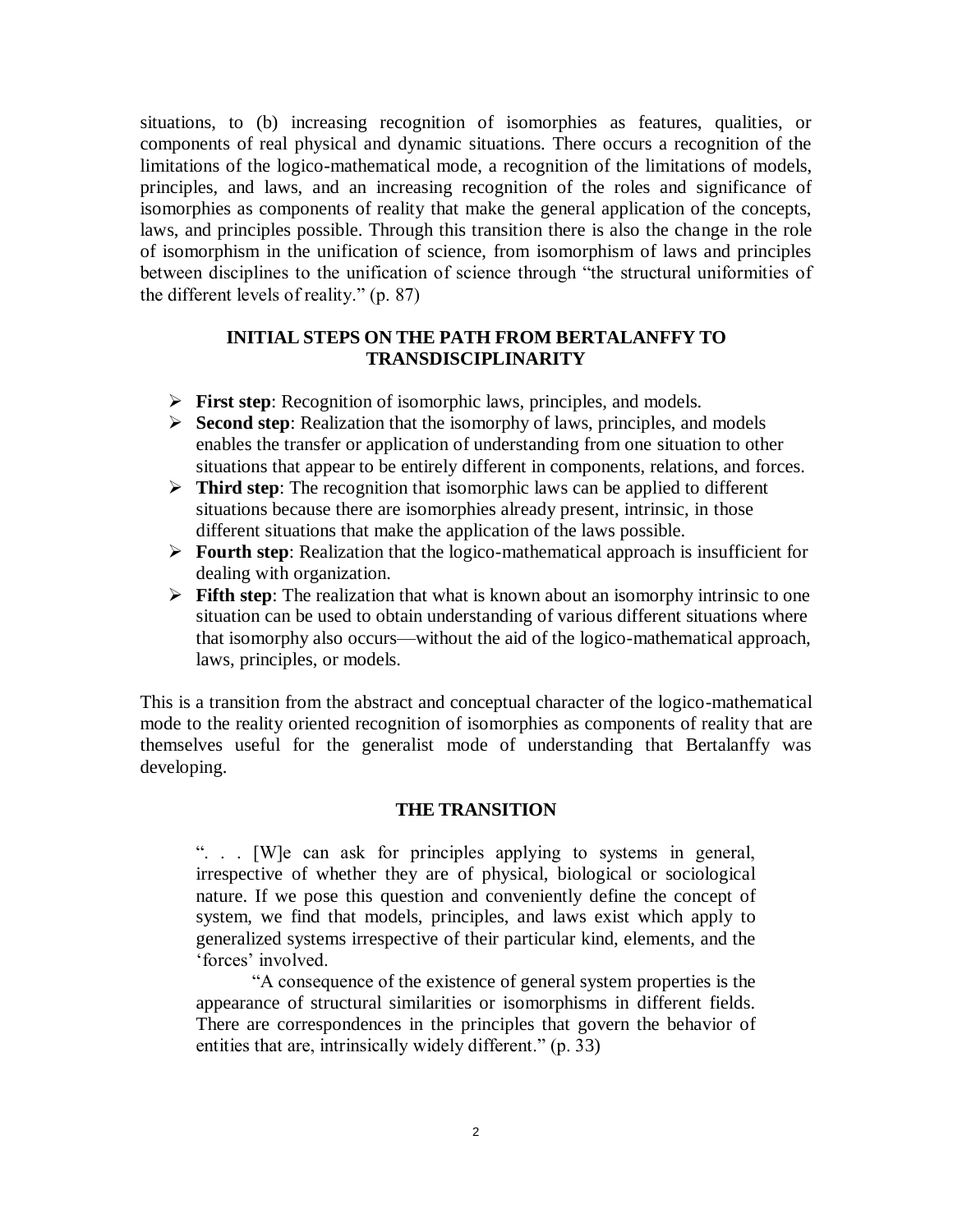"The isomorphism under discussion is more than mere analogy. It is a consequence of the fact that, in certain respects, corresponding abstractions and conceptual models can be applied to different phenomena." (p. 36)

"Not only are general aspects and viewpoints alike in different sciences; frequently we find formally identical or isomorphic laws in different fields. In many cases, isomorphic laws hold for certain classes or subclasses of 'systems,' irrespective of the nature of the entities involved. There appear to exist general system laws which apply to any system of a certain type, irrespective of the particular properties of the system and of the elements involved." (p. 37)

"In elaborate form [general system theory] would be a logicomathematical discipline, in itself purely formal but applicable to the various empirical sciences." (p. 37)

"Its subject matter is formulation of principles that are valid for 'systems' in general, whatever the nature of their component elements and the relations or 'forces' between them." (p. 37)

"A unitary conception of the world may be based, . . . on the isomorphy of laws in different fields. Speaking in what has been called the 'formal' mode, i.e., looking at the conceptual constructs of science, this means structural uniformities of the schemes we are applying." (p. 48-49)

In the above quotes, general system theory is something distinct from the disciplines and their specific subject matters. General systems is valid for and *applicable* to systems and disciplines in general.

In the following quotes there is an evident shift to recognition of isomorphy as an existing quality of the world. The laws and principles can be applied because the patterns of isomorphy are already there in the real world.

"System isomorphisms also appear in problems which are recalcitrant to quantitative analysis but are nevertheless of great intrinsic interest. There are, for example, isomorphies between biological systems and 'epiorganisms' (Gerard) like animal communities and human societies." (p. 34)

Here Bertalanffy points out that the logico-mathematical mode is sometimes insufficient when the analysis is of a situation where organizational-factors are more significant than quantitative-factors. The distinction between biological systems (cellular and multicellular organisms), and epiorganisms is essentially organizational in nature. Cellular and multicellular organisms are coherent-unit-systems (with coherent outer boundaries—cell membrane and skin), while animal communities and human societies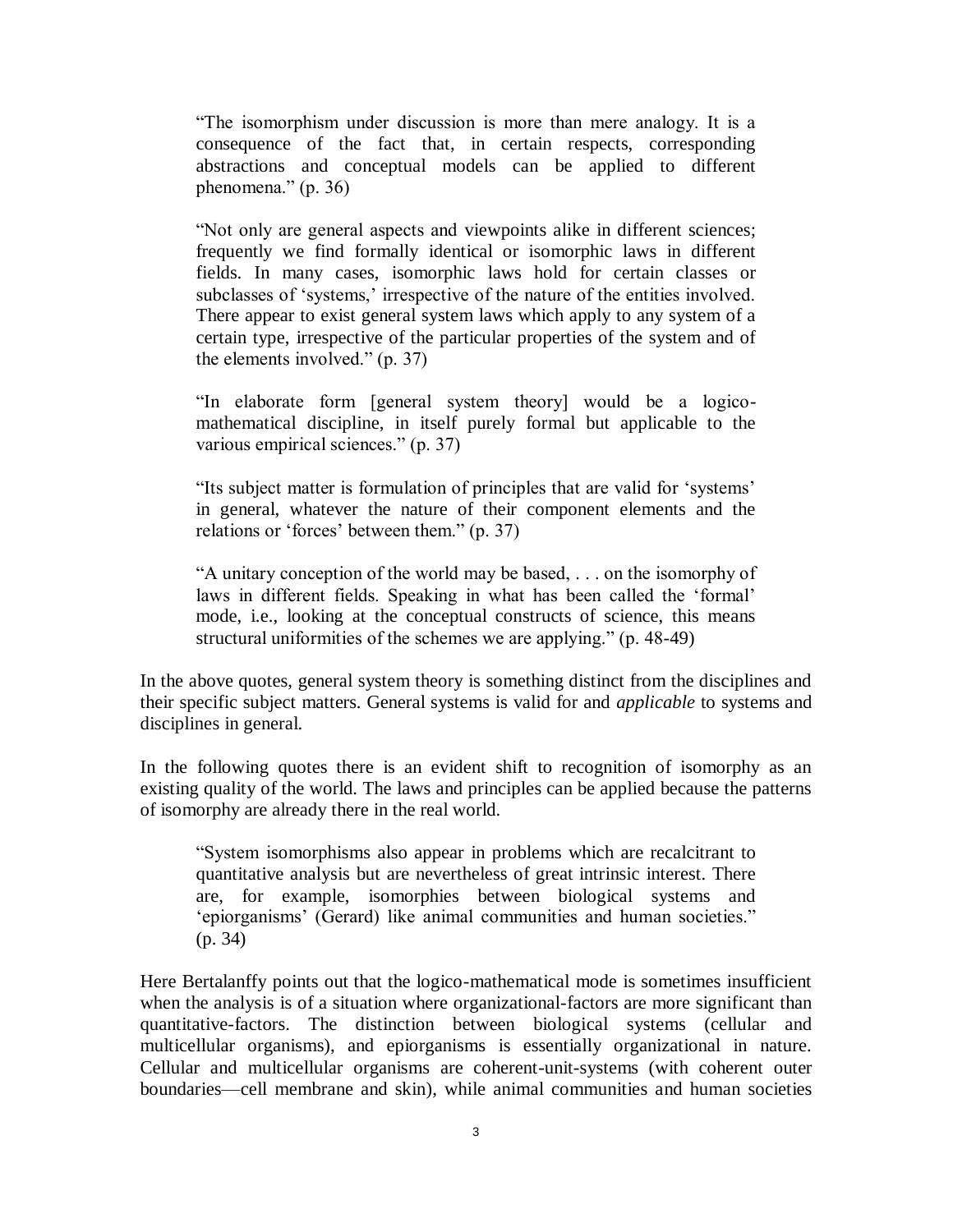are higher level noncoherent-systems (without coherent outer boundaries) with coherentunit-system-organisms playing roles as more or less loosely interacting subsystems.

"Speaking in 'material' language, it means that the world, i.e., the total of observable events, shows structural uniformities, manifesting themselves by isomorphic traces of order in the different levels or realms." (p. 49)

"Apparently, the isomorphisms of laws rest in our cognition on the one hand, and in reality on the other." (p. 82)

"However, these laws and schemes [as mathematical expressions] would be of little help if the world (i.e., the totality of observable events) was not such that they could be applied to it.  $\ldots$ . The structure of reality is such as to permit the application of our conceptual constructs." (p. 82-83)

"We realize, however, that all scientific laws merely represent abstractions and idealizations expressing certain aspects of reality. Every science means a schematized picture of reality, in the sense that a certain conceptual construct is unequivocally related to certain features of order in reality;  $\ldots$ " (p. 83)

"[S]cientific laws merely represent abstractions and idealizations . . ."

It is the order of reality that is of more substantial significance here.

"If the variables are continuous, this definition [Ashby's fundamental concept of machine] corresponds to the description of a dynamic system by a set of ordinary differential equations with time as the independent variable. However, such representation by differential equations is too restricted for a theory to include biological systems and calculating machines where discontinuities are ubiquitous." (p.96)

"We completely agree that description by differential equations is not only a clumsy but, in principle, inadequate way to deal with many problems of organization." (p. 97)

When the logico-mathematical approach is useful but not sufficient, what is left is (a) systems, which are ubiquitous throughout the universe, and (b) isomorphies, which are also ubiquitous—throughout structure and process, throughout space and time.

All systems are isomorphic in that they are systems. Like all isomorphies, they can differ from one another due to the roles of other factors. Thus isomorphism is the core factor that makes discipline-independent-transdisciplinarity possible. However, to get there the understanding of isomorphies must be further developed.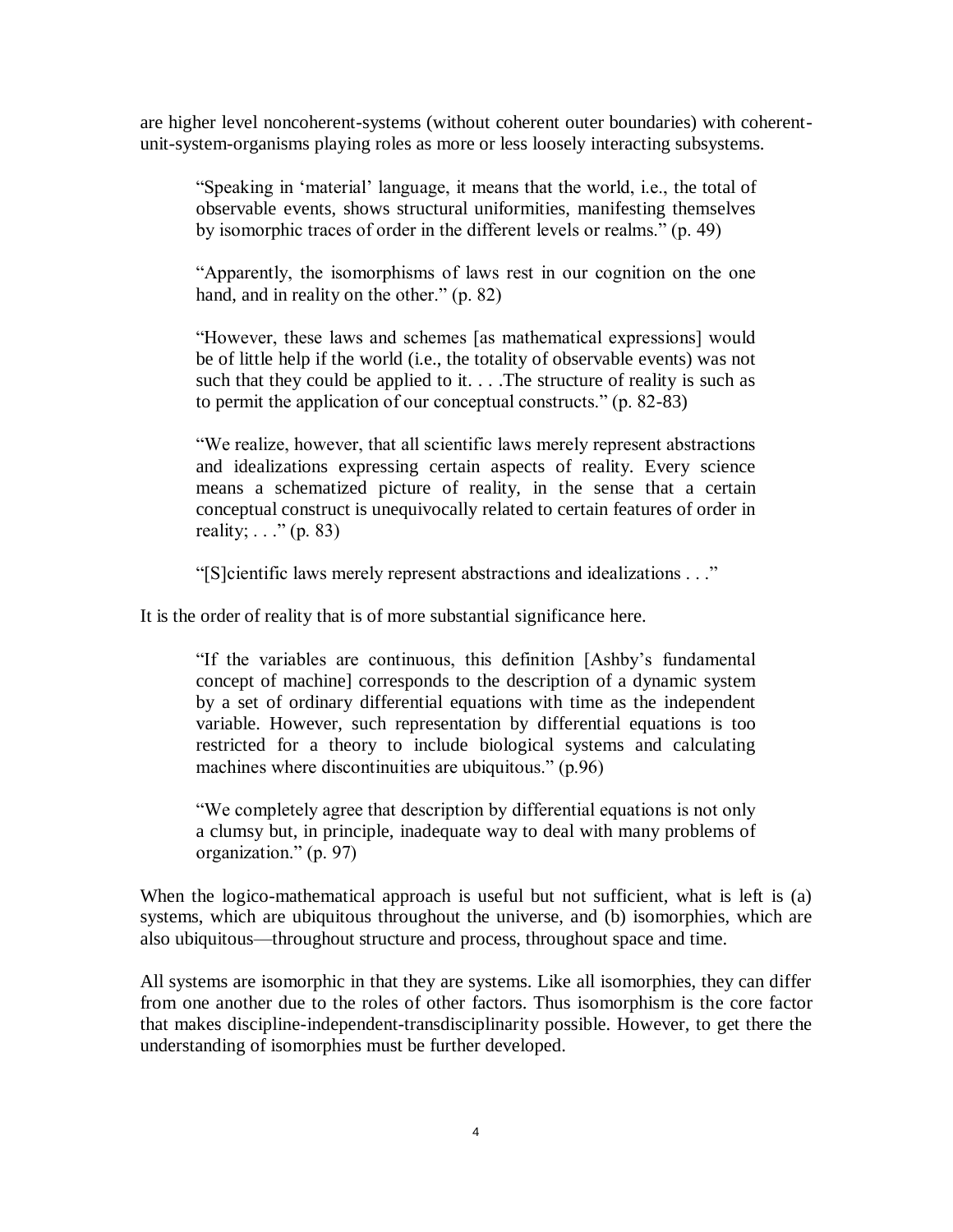A *factor* is something that exists and plays a role in the origin, structure, or processes of the situation in which it exits. A *general-factor* is something that exists in two to many different situations where it plays roles in the intrinsic natures of those situations. The understanding of general-factors developed from the understanding of the *isomorphies* of Bertalanffy's general system theory.

The term, *isomorphy*, refers to significantly similar patterns-of-organization occurring in different situations. The term, *general-factor*, incorporates the meaning of the term, *isomorphy*, and additionally emphasizes the roles of isomorphic patterns-of-organization as factors in the origins, structures, and processes of the various situations in which they occur.

 **Sixth step**: Recognizing isomorphies as general-factors that determine the origins, structures, and processes of the situations in which they occur.

# **DISCIPLINE-INDEPENDENT-TRANSDISCIPLINARITY**

Discipline-independent-transdisciplinarity is the systematic use of general-factors, **structural-logic**, and **development**, which are intrinsic to the nature of everything that exists, as conceptual tools of exploration, analysis, understanding, and description. These three factors, and many others, that are used as conceptual tools are omnipresent throughout the universe, which provides the discipline-independent aspect of this form of transdisciplinarity.

## **The Nature of Physical Reality that Makes It Possible to Use Isomorphic Qualities of the Universe, Such as Emergence, Self-Organization, and Hierarchy, as Conceptual Tools**

Given that all material-reality, from atoms to galactic clusters, is composed of elementary particles, the difference between atoms, molecules, organisms, planets, stars, and galaxies, is what elementary particles are present in each and the **patterns-oforganization** of those particles. The **deep-structure** of everything that exists occurs in the form of patterns-of-organization.

Pattern-of-organization is an omnipresent quality of the material-universe.

- Elementary particles combine to form the emergent **hierarchic** pattern-oforganization of atoms.
- Atoms combine to form the emergent hierarchic pattern-of-organization of molecules.
- Molecules combine to form the emergent hierarchic organization of crystals and a host of different materials.
- Objects, groups of objects, and **systems** in general combine, and combine again and again, to form the hierarchic organization of all of the rest of material-reality.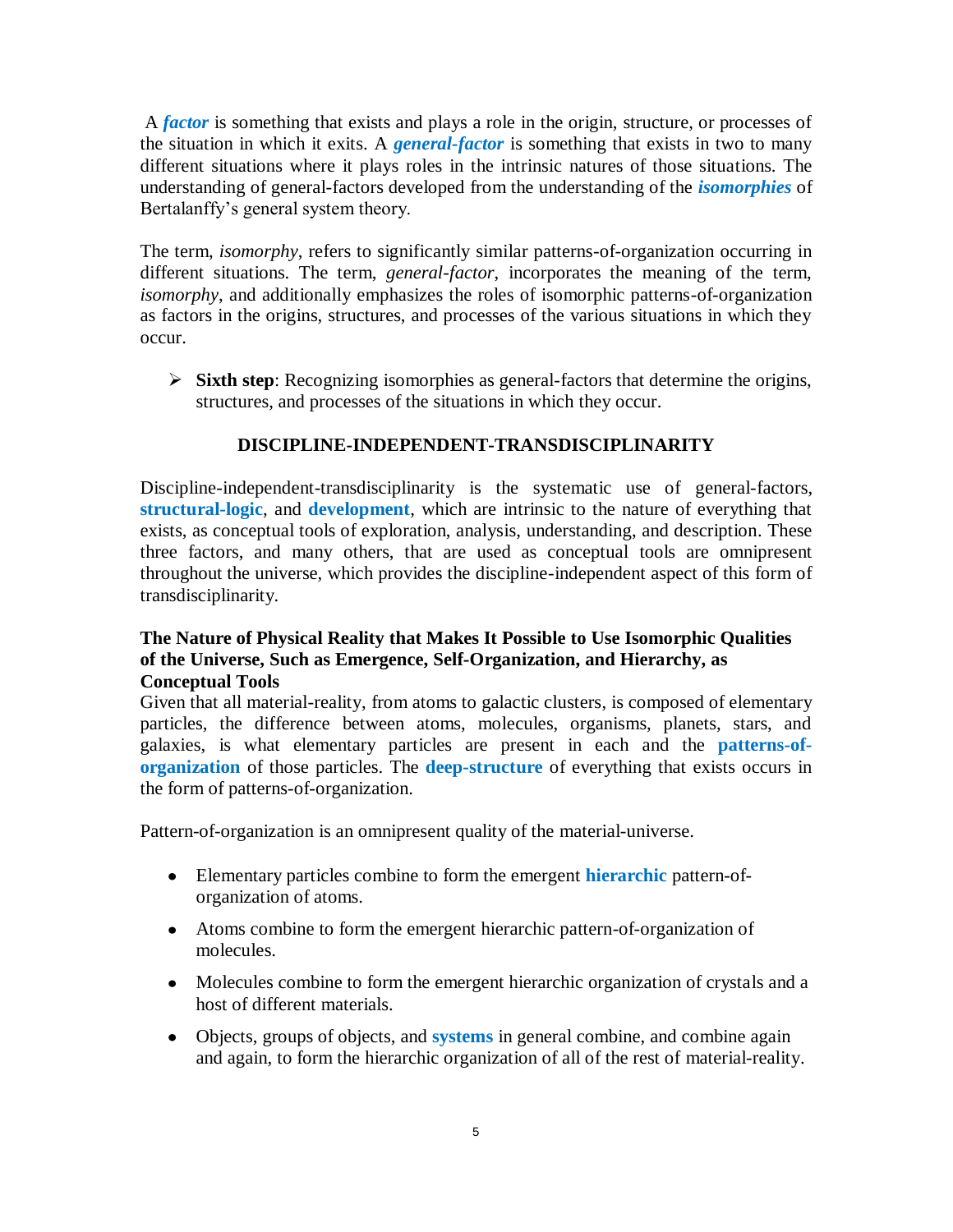Within this hierarchy there are many **levels-of-organization**—the levels of atoms, molecules, cells, organisms, ecosystems, planets, stars, and so on. Each level occurs as a type of pattern-of-organization—the crystal pattern-of-organization, the social system pattern, the solar system pattern. There is usually great diversity of details in the various instances of a level—many kinds of crystals, different kinds of social systems, different arrangements of the planet sizes in a solar system.

Throughout the material-universe, these patterns-of-organization repeat. At the atomic level there are many instances of the hydrogen pattern, many instances of the lead pattern. At the molecular level there are many instances of the water molecule, and many instances of the deoxyribonucleic acid molecule. At the planetary level there are many instances of the gas giant pattern. When a pattern-of-organization exists in and plays a role in two or more different situations, it is a general-factor.

- A *factor* is something that exists and plays a role in the origin, structure, or processes of the situation or system in which it exists.
- A *situation* is a combination of interrelated factors.
- A *general-factor* is something that exists and plays a role in the intrinsic nature of two to many different situations.
- A pattern-of-organization that exists in a situation, and plays a role there, is a factor of that situation.

When a pattern-of-organization, as a general-factor, occurs two or more times, the individual instances are isomorphic to one another in that each instance exists as that pattern. Hydrogen atoms are isomorphic to one another, as are water molecules.

When the pattern of a level has variations in the patterns of the instances of that level, the instances are still isomorphic in that they each are based on the pattern of the level. The basic pattern of the level is there within them, even though there are secondary differences. All the instances of deoxyribonucleic acid are isomorphic in this manner.

- It is a core feature of discipline-independent-transdisciplinarity that  $\bullet$ isomorphic patterns-of-organization, as general-factors, can be used as conceptual tools.
- What is known about a general-factor in one situation can be used to achieve understanding of another situation where that general-factor also occurs.

Isomorphic general-factors occur not just horizontally at a hierarchic level. Some patterns-of-organization of material structure and process also occur at more than one level of the hierarchic organization of material-reality. A very simple example is a cube composed of eight smaller cubes. The whole units of both levels are cubes, and thus structurally isomorphic.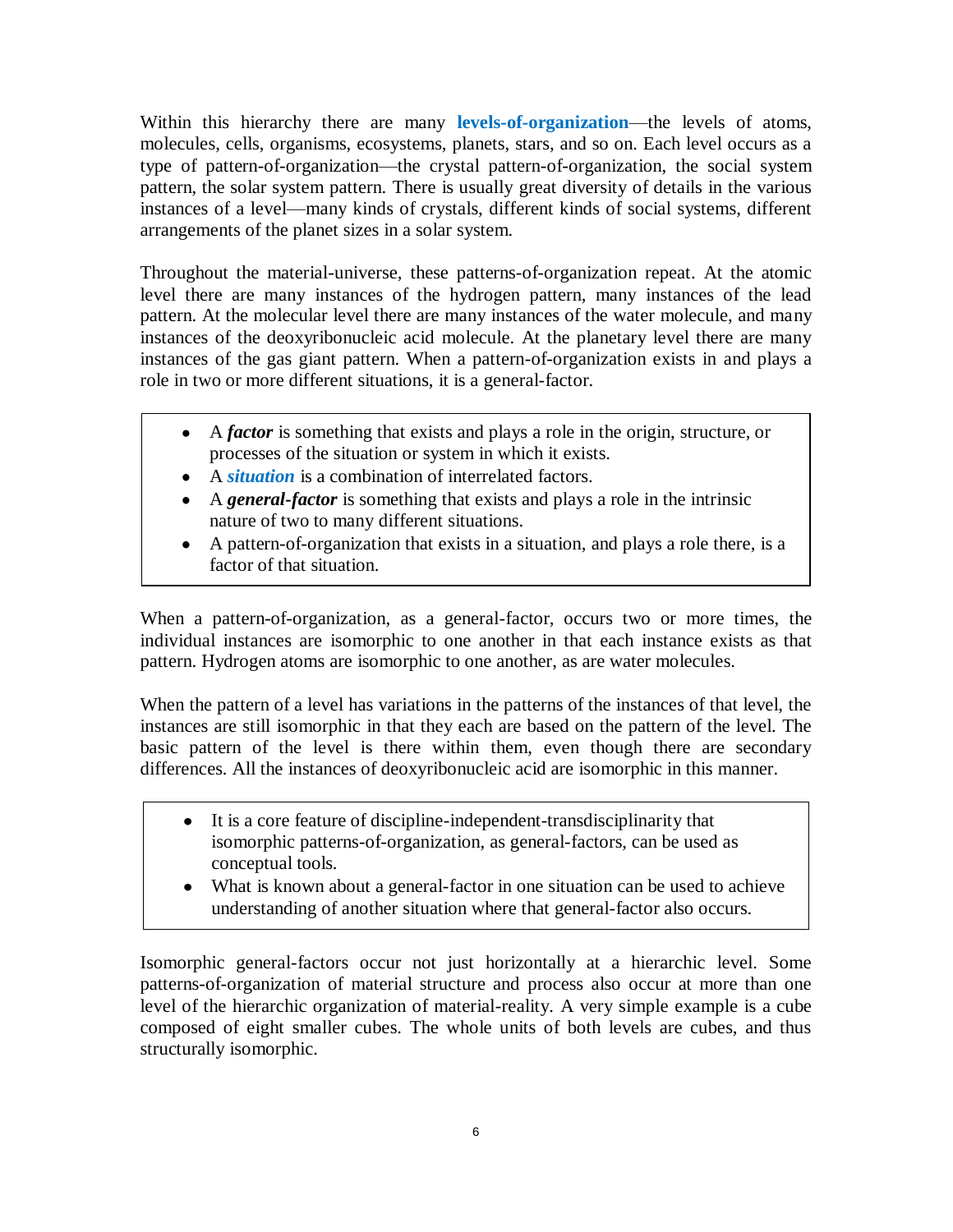A more complex example of a general-factor occurring at different levels is **throughflow**. This general-factor is a **process-pattern-of-organization**, occurring in a living cell when the cell takes in energy, which then plays roles in the **self-organization** and maintenance of the cell, and is finally dissipated from the cell as heat. Throughflow again occurs in a multicellular organism when that organism takes in energy in the form of food, the energy then playing multiple roles driving the physiology of the organism before it is dissipated as excess heat. An ecosystem has a complex organization determined by several throughflows of energy, such as sunlight, photosynthesis, nutrients, wind, and water. These different levels of throughflow are isomorphic, even though they are progressively more complex due to the roles of additional factors and their greater deep-structure up the series of levels, because they all have the core patternof-organization of throughflow.

There are two **larger-scale-patterns-of-organization** playing roles in these examples. A larger-scale-pattern-of-organization is one that extends through many stages of development or levels of organization, either horizontally throughout a level or vertically up the hierarchy of material-reality.

- Whether it is across a level or up the material-hierarchy, the basic pattern of the level or the basic pattern of a general-factor is present in all the instances of the level or the general-factor, giving the instances their **self-identities** as instances of the level or that general-factor.
- Patterns-of-organization, as general-factors, tend to occur in simpler forms in simpler situations, where few other factors are playing roles, and to occur in more complex forms in more complex situations, where more additional factors are playing roles.

Care must be taken when using a developed form of a general-factor as a conceptual tool in the context of a larger-scale-pattern because the additional factors present can alter the role of the general-factor (Vesterby, 2008b).

#### *Development*

Everything that exists takes part in one way or another in a universally omnipresent transition, a sequential-difference from one time, place, part, pattern, level, condition, or situation to another involving some form of enhancement.

There are many kinds of development. **Factor-development** occurs when a generalfactor occurs in more complex form from one situation to another due to the roles of additional factors. Foundationally there is **extensional-development** and **changedevelopment**. With extensional-development the parts of the developmental transition, the parts of the **sequential-difference**, are all there together. They are coexistent, as with the parts of space as one flies from one spatial-location to another, or with the components of a structure from the base of the structure up to the top. With the extension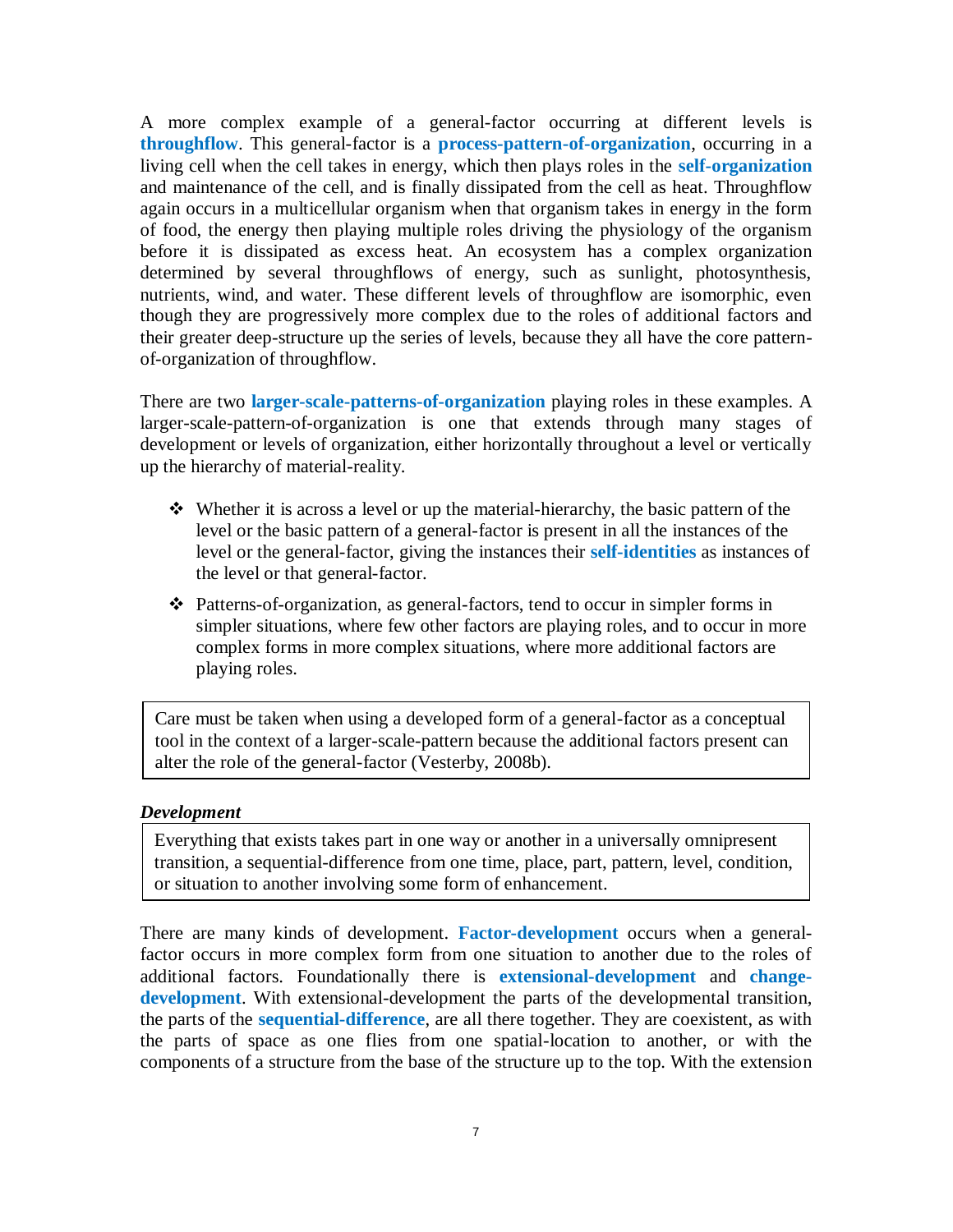of space and with the extension of a structure, development exists as **coexistentsequential-difference**.

With change-development the parts of the developmental transition, the parts of the sequential-difference, are not coexistent. For example, with ongoing time the parts are not coexistent. The future has not yet come into being, only the present exists, and the past is no longer there. The change-development of time occurs as **noncoexistentsequential-difference**.

All forms of **change** occur as noncoexistent-sequential-difference.

Motion is a form of change-development. The future part of a motion has not yet occurred, only the current part is occurring, and the past part is finished. Motion occurs as noncoexistent-sequential-difference. With both time and motion the **enhancement** that is a consequence of the development is the continuously increasing amount of the ongoing change—continuously increasing time that has occurred, increasing quantity of the motion that is occurring, as for example the increasing distance the motion has traversed. The enhancement occurs due to ongoing sequential-difference—**sequentialenhancement**.

Both *extensional-development*—occurring as coexistent-sequential-difference, and *change-development*—occurring as noncoexistent-sequential-difference, are patterns-of-organization.

Both can be used as conceptual tools just like any other general-factor.

**Emergence** *is a general-factor, a process-pattern-of-organization that plays a universal role in the coming into existence of new pattern-of-material-organization as a consequence of motion* (Vesterby, 2008a, 2011).

Emergence is a form of change-development. In the simplest form of emergence, motion initiates changes in the distance and direction relations between two units of matter, with consequent changes in the pattern-of-organization of the units, and the emergence of new pattern-of-organization. At this foundational stage of the development of emergence, it is a creative process based on the sequential-difference of motion—on **sequentialenhancement**.

A developed form of emergence is based on **combinatorial-enhancement**. Here motion brings units of matter together, combining them loosely or coherently into groups, with the emergence of the group pattern-of-organization and hierarchic organization as the enhancements. When these groups come together and combine into larger more complex groups, and then combine again, emergence based on combinatorial-enhancement results in the development of the hierarchic organization of material-reality from atoms and molecules to solar systems and galactic clusters.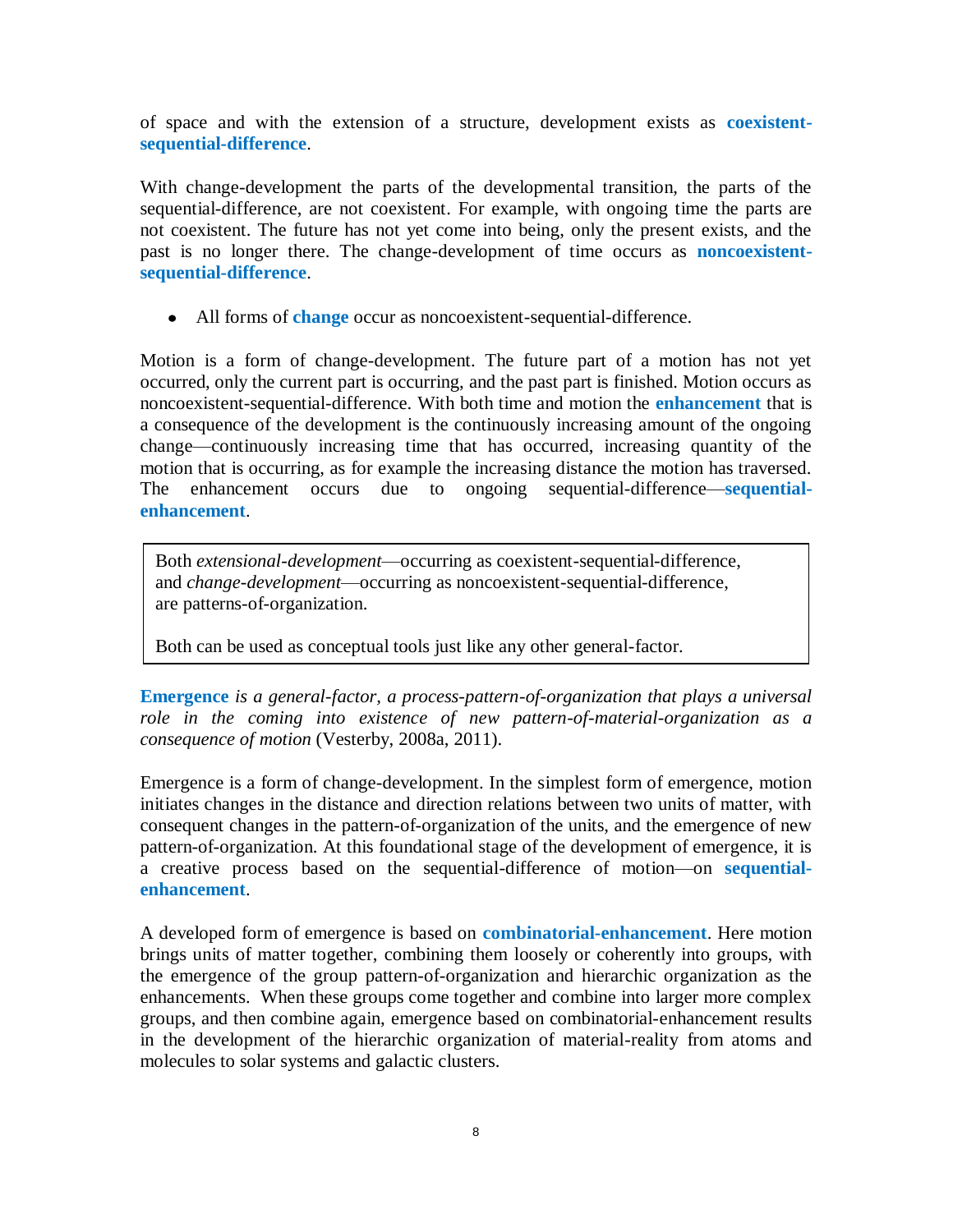Because of its role in creating the levels of the hierarchic-organization of materialreality, emergence serves as a conceptual tool of particular significance.

| Looking at emergence in outline format. (Taken from a larger outline.)                                                                                              |
|---------------------------------------------------------------------------------------------------------------------------------------------------------------------|
| C2. Patterns-of-organization come into existence through the process of<br>emergence.                                                                               |
| D1. Emergence is the creation of newly existing patterns-of-material-<br>organization as a consequence of the motion of units of matter<br>relative to one another. |
| D2. Emergence is a general-factor.                                                                                                                                  |
| E1. Emergence develops, becoming more complex with the roles of<br>additional factors.                                                                              |
| F1. Basic general forms of emergence.                                                                                                                               |
| G1. Emergence due to sequential-enhancement.                                                                                                                        |
| G2. Emergence due to combinatorial-enhancement.                                                                                                                     |
| F2. Some developed forms of emergence.                                                                                                                              |
| G1. Causal-based emergence.                                                                                                                                         |
| G2. Through-flow-based emergence.                                                                                                                                   |
| G3. Coherence-based emergence—emergence of structure.                                                                                                               |
| F3. Some sophisticated forms of emergence.                                                                                                                          |
| G1. Emergence based on biological evolution.                                                                                                                        |
| G2. Emergence based on learning—emergence of<br>understanding.                                                                                                      |
| $\bullet\hspace{0.1cm}\bullet\hspace{0.1cm}\bullet\hspace{0.1cm}$                                                                                                   |

## *Additional Forms of Development*

When a unit of matter moving through space collides with another unit of matter that is blocking the path of the moving unit, the moving unit pushes against the blocking unit, and in doing so changes the state of motion of the blocking unit. The moving unit pushing against the blocking unit causes a change in the state of motion of the blocking unit. Push is a foundational form of **cause**. When the blocking unit is a component of a group of other units, the changed motion of the blocking unit changes the distance and direction relations between that unit and the other units in the group, thus changing the pattern-of-organization of the group. The push of the moving unit causes the emergence of a new pattern-of-organization of the group. The new emergent pattern is a developed enhancement of the situation—**cause based emergence**—a **cause based development**.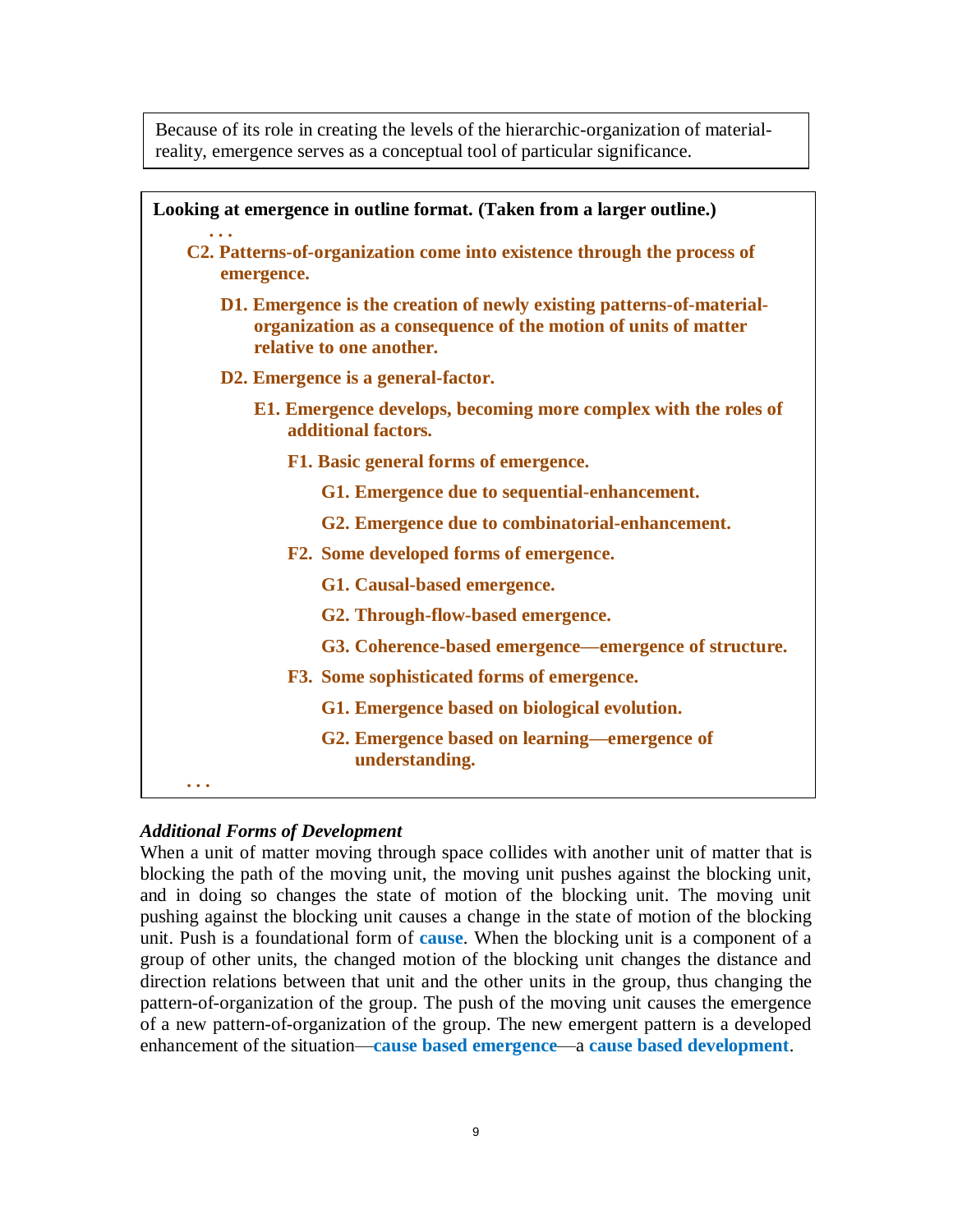When units of matter **coherently combine**, the enhancement of this stage of the development of combinatorial-enhancement is the emergence of **structural organization**—**coherence based emergence**—**coherence based development**.

**Throughflow-development** occurs when a flow of matter and energy passes through a situation or system, and in the process alters the nature of the situation or system. Water flowing through a drainage basin in the form of rivulets, creeks, and rivers, alters the configuration of the drainage basin in a variety of ways. Energy and nutrients enter living cells and organisms, play roles in their maintenance and self-organization, and leave as excess heat and waste materials.

There is here a third larger-scale-pattern-of-organization.

• In throughflow situations matter alters the flow of energy, and energy alters the organization of matter.

This larger-scale-pattern is one that extends through many stages as the matter/energy flow enters a situation, interacts with the various components there, and in one way or another exits the situation.

When used as a conceptual tool, this larger-scale-pattern serves as a deep-structure template upon which to arrange the details in any energy-flow/matter-change situation.

**Situation-development** is the combined concurrent developments of all the components of a situation together with the combined concurrent developments of all the interrelations between those components. **Existential-pathway-development** is the continuously ongoing sequentially connected development of a situation. This is the continuous developmental pathway taken by situation development. There are a great many other forms of development such as plate tectonics, biological evolution, and ecological succession. All the different forms of development, and all the individual cases of each form, together constitute the **general-development-of reality**.

## *Structural-logic*

**Structural-logic** is the intrinsic logic of reality, the manner in which the intrinsic qualities of something that exists determine the types of relations that something can have with other things that exist. All forms of development are determined by structural-logic (Vesterby, 2008c).

For example there is the following, universally foundational, developmental sequence of the qualities of prior stages determining the qualities of the next stages. This three-stage developmental sequence involves the emergence of the qualities of a situation as a whole from the qualities of the components.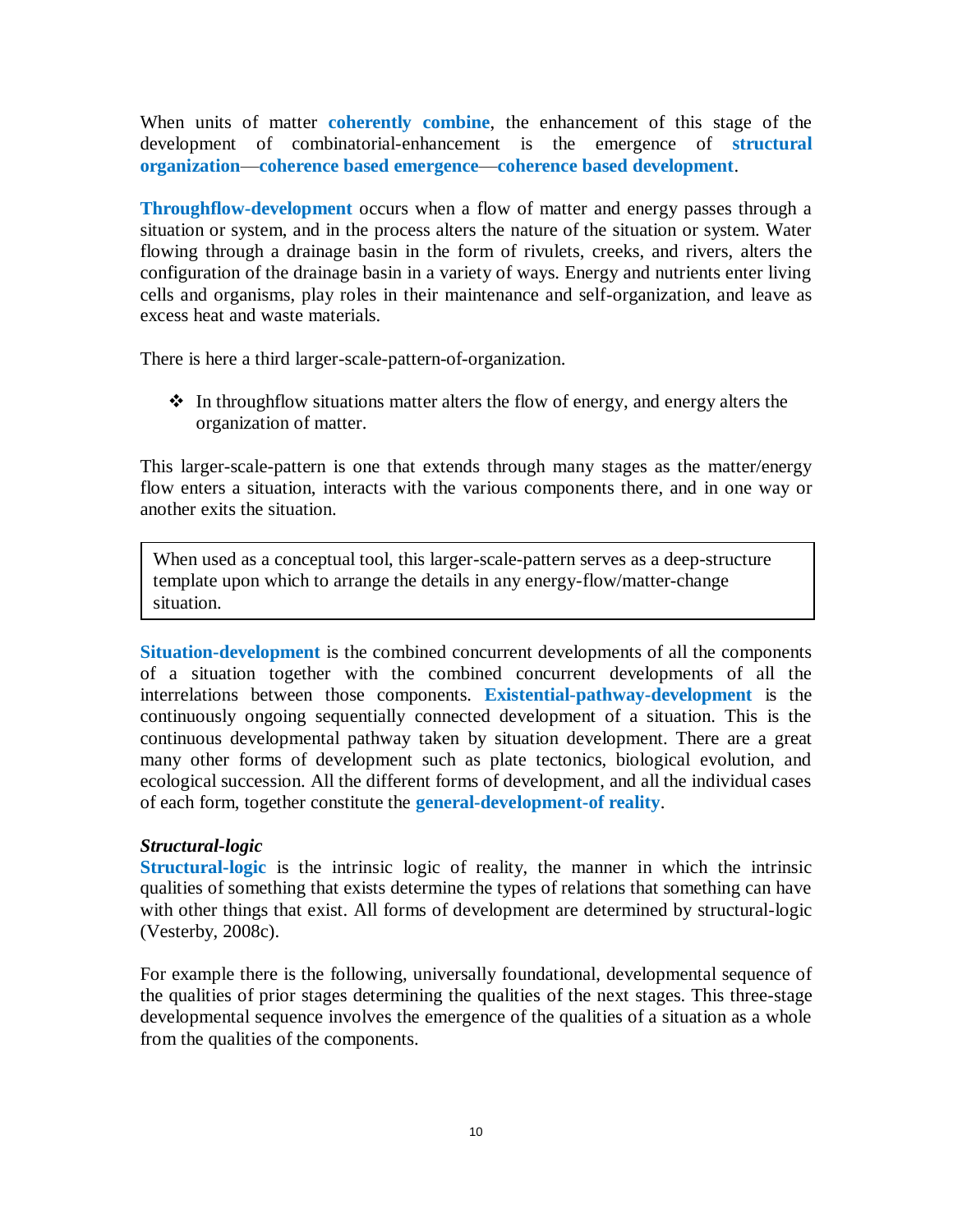- 1. The qualities of the components of a situation determine the kinds of relations that can occur between those components.
- 2. The qualities of those relations determine the patterns-of-organization that can occur in that situation.
- 3. The qualities of the pattern-of-organization of a situation determine the qualities of the situation as a whole.

This is another larger-scale-pattern-of-organization, one that extends from a lower level, that of the components, to a higher level, that of the whole.

When used as a conceptual tool, this larger-scale-pattern serves as a deep-structure template upon which to arrange the details in any situation involving the combinatorial-enhancement based emergence of a whole due to the combining of its components.

 In all forms of change-existential-pathway-development, the existence and intrinsic qualities of what goes before determine by way of structural-logic the existence and intrinsic qualities of what follows.

This omnipresent larger-scale-pattern-of-organization extends through any occasion of noncoexistent-sequential-difference, through any occasion of change.

When used as a conceptual tool, this larger-scale-pattern serves as a deep-structure template upon which to arrange the details in any situation involving change—be it time, motion, emergence, cause, or any developed form of change.

Thus everything that exists is developmentally connected to something else that has existed just prior, exists now, or will exist immediately following. Through these developmental connections, the universe has an omnipresent deep-structure aspect of orientation, a directionality of structure and process.

These connected oriented pathways of development provide conceptual highways of exploration, analysis, understanding, and description.

# *Universal-factors*

Some factors such as space, time, development, emergence, structural-logic, and several others, are omnipresent throughout the universe. As such they are universal-generalfactors. They constitute the unifying framework of discipline-independent understanding.

**Seventh step**: Identifying universal general-factors.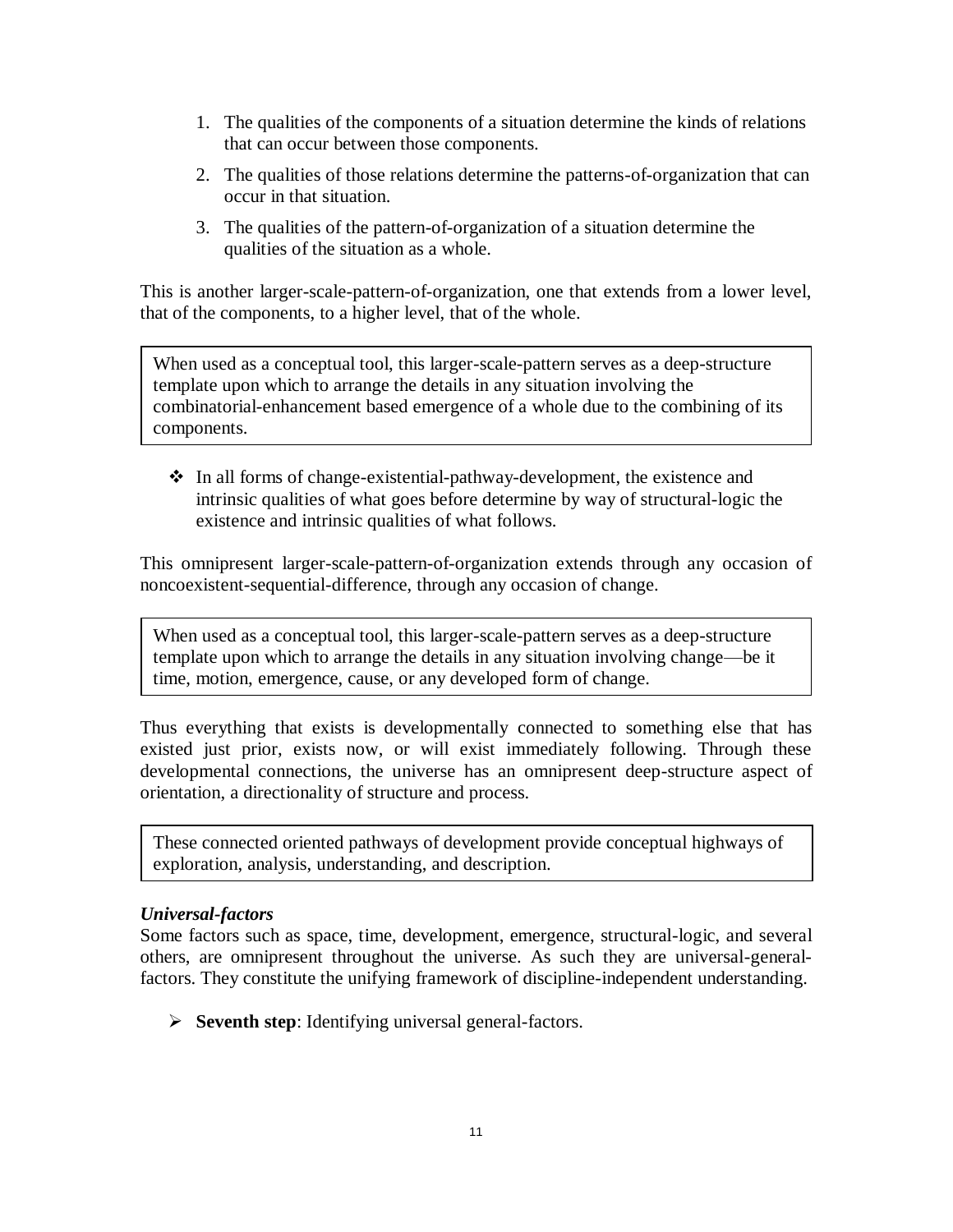**Eighth step**: Using the universals to create a universal-conceptual-model in which all other factors can be placed in realistic relation to one another discipline-independent-transdisciplinarity (Vesterby, 2007).

## **Transdisciplinary Language**

Two elements are necessary for interdisciplinary communication—shared vocabulary and shared conceptual patterns. To the extent that scientific disciplines develop discipline specific vocabularies and conceptual patterns, the practical capacity for mutual interdisciplinary understanding is reduced. The practice of discipline-independenttransdisciplinarity is a process of pattern mapping from which emerges a language that by nature is common to all disciplines.

- Structural-logic determines the order of the various forms of development, and those forms of development constitute the syntax of this language.
- The names of the general-factors that play roles in development are the words of the language. (**in blue**)
- The semantics consists of the reality-referent relation between those names and the general-factors.

**——————————**

Throughout the organization of the universe, from galactic clusters down through all the deep-structure to the individual elementary particles themselves, there are generalfactors, and larger scale patterns, and all the forms of development that exist and play roles determining the intrinsic nature of the universe. Just as the entire material-universe is made out of elementary particles, it is equally made out of these omnipresent patternsof-organization of structure and process.

- $\triangleright$  All of these patterns-of-organization are isomorphies.
- $\triangleright$  Everything that exists is constituted of them, and determined by them.
- $\triangleright$  All of them can be used as conceptual tools of exploration, analysis, understanding, and description.
- $\triangleright$  They provide a method applicable to all the disciplines of science, and to all the disciplines of the humanities.
- $\triangleright$  They provide a method that unifies the sciences, and knowledge in general.
- $\triangleright$  And finally they provide a universal transdisciplinary language that enables communication across the breadth and depth of knowledge and understanding.

Bertalanffy's recognition of the importance of systems, and his insight into the significance of isomorphies, set up the preconditions for further exploration and development of understanding—enabling the discovery of universals, development, structural-logic, and general-factors, and the use of these factors as conceptual tools for